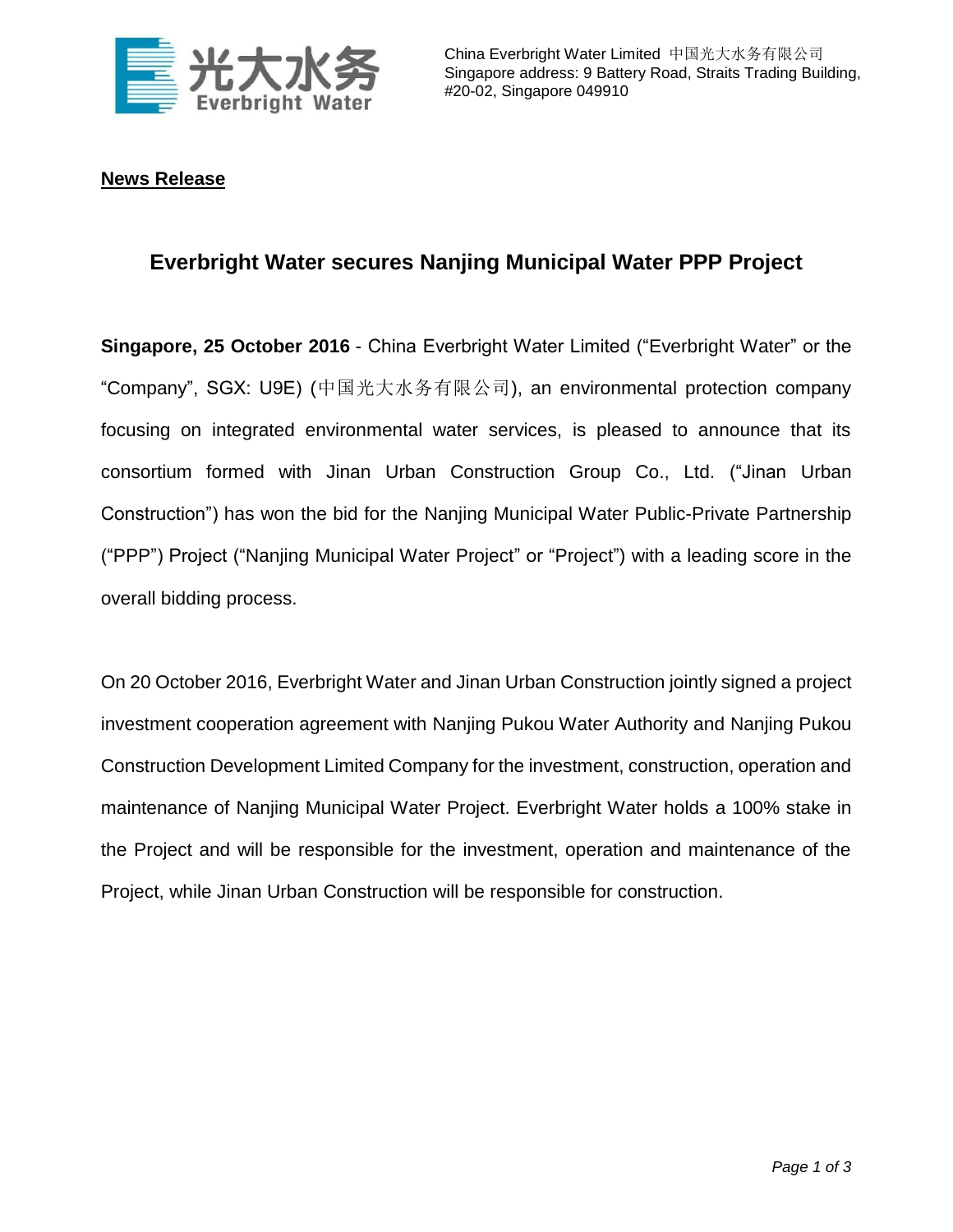

The Project commands a total investment of approximately RMB275 million, with an operation concession period of ten years (including a two-year construction period). It will mainly serve the Chengnan River basin in Pukou District of Nanjing City, providing a number of treatment projects, and operation and maintenance works, such as river water quality improvement, river dredging, river training, river outfall remediation, river widening, transect restoring, riverbank greening and riverside environmental management.

**Mr. Wang Tianyi, Executive Director & Chairman of Everbright Water,** said, "The Nanjing Municipal Government issued the 'Nanjing Water Pollution Prevention and Control Action Plan' earlier this year, affirming its commitment to enhancing environmental governance and improving the city's ecological environment. Nanjing Municipal Water Project is one of the key river basin projects identified for remediation under the action plan. It is also Everbright Water's first river training project, thereby broadening the Company's business development model. The total designed daily water treatment capacity of all the environmental water projects invested in and/or constructed by Everbright Water in Nanjing has reached 150,000m<sup>3</sup>. Moving forward, the Company will continue to make the most of its competitive edge and leverage its rich expertise in environmental water treatment to further facilitate the Nanjing Municipal Government in conserving the local ecological environment."

- End -